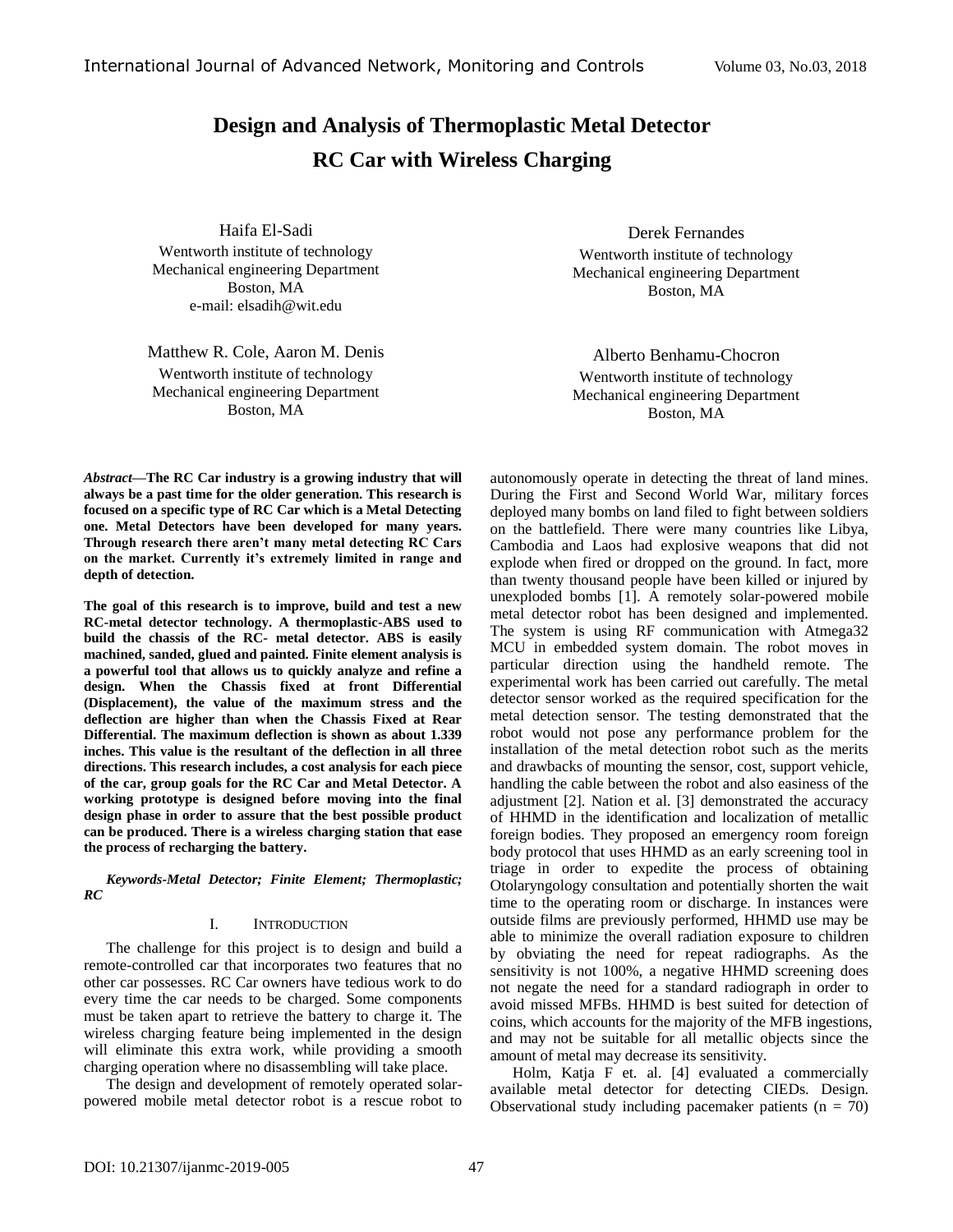and a control group without pacemaker ( $n = 95$ ). The investigational device was a hand-held metal detector for detecting metal or electricity wiring. Results. The metal detector detected the pacemaker in all pacemaker patients and thus exhibited a sensitivity of 100%. The specificity of the metal detector was 86%, and the negative predictive value was 100%. Thirteen individuals without pacemakers were falsely identified as having an implanted device due to implanted prosthetic material or elements of clothing.

The objective of this research is to design a RC car that will provide a smooth wireless charging process and incorporate a metal detector. RC Cars require tedious work in order to charge the battery. It will offer a wireless charging station where no disassembling of the car will be required. Apart from technical innovations, an improved metal detector will be incorporated that will be useful on beaches and in parks to search for lost jewelry. A long-term goal with an unlimited budget is to use this car to detect mines for the army. This car could drive over the field before infantry and passenger vehicles drive over it to protect them from mines or IEDs.

### II. MATERIAL AND COST

Acrylonitrile Butadiene Styrene (ABS) is an opaque thermoplastic and amorphous polymer. ABS becomes liquid at a certain temperature, 221 degrees Fahrenheit. They can be heated to their melting point, cooled, and re-heated again without significant degradation. Instead of burning, thermoplastics like ABS liquefy which allows them to be easily injection molded and then subsequently recycled. ABS is easily machined, sanded, glued and painted. This makes it a great material for prototyping. Table 1 shows the required material to build the RC-car metal detector.

|                         | Cost                                 |  |
|-------------------------|--------------------------------------|--|
| <b>Supplies</b>         | Battery - \$180                      |  |
|                         | Engine - \$120                       |  |
|                         | Suspension Kit - \$80                |  |
|                         | Wheels $&$ Tires - \$60              |  |
|                         | Controller & Transmitter - \$80      |  |
|                         | Receiver - \$80                      |  |
|                         | Metal Detector - \$40                |  |
|                         | Wireless Charging Components - \$100 |  |
| <b>Prototype</b>        | Pre-built RC Car - \$80              |  |
| <b>Equipment</b>        | 3D Printer - \$0 (School Owned)      |  |
|                         | CNC Mill - \$0 (School Owned)        |  |
|                         | Welder - \$0 (School Owned)          |  |
|                         | Soldering Iron - \$0 (School Owned)  |  |
|                         | General Tools - \$0 (School Owned)   |  |
| <b>General Reserves</b> | Possibility of broken components.    |  |

|  | TABLE I.      THE MATERIAL AND THE COMPONENTS OF RC-CAR METAL DETECTOR |  |
|--|------------------------------------------------------------------------|--|
|  |                                                                        |  |

# *A. Finite Element Analysis of Material*

SOLIDWORKS Simulation uses the displacement formulation of the finite element method to calculate component displacements, strains, and stresses under internal and external loads. The geometry under analysis is discretized using tetrahedral (3D), and solved by iterative solver. SOLIDWORKS Simulation using p adaptive element type, the solution has converged. The material parameters were obtained and the results were simulated. One of the most important inputs to the model is the elastic modulus E of the material. The elastic modulus defines the stiffness (resistance to deflection) of the material. Its value is

determined from material tests. A material with a high value of E will deflect less than one with a lower value of E. By applying finite element analysis, we can accurately observe the stress distributions in the various layers of the material as shown in Figures 1, 2, 3 and 4. Figure 1 shows Chassis Fixed at Rear Differential, the highest stress is 4039 psi with mesh size was 0.2. However, the maximum deflection was 0.7 inches as shown in Figure 2. Simulates impact on underside of chassis.

## *B. ABS Plastic Material Data*

**Elastic Modulus: 290075.4753 psi, Shear Modulus: 46252.53454 psi, and Tensile Strength: 4351.13213 psi**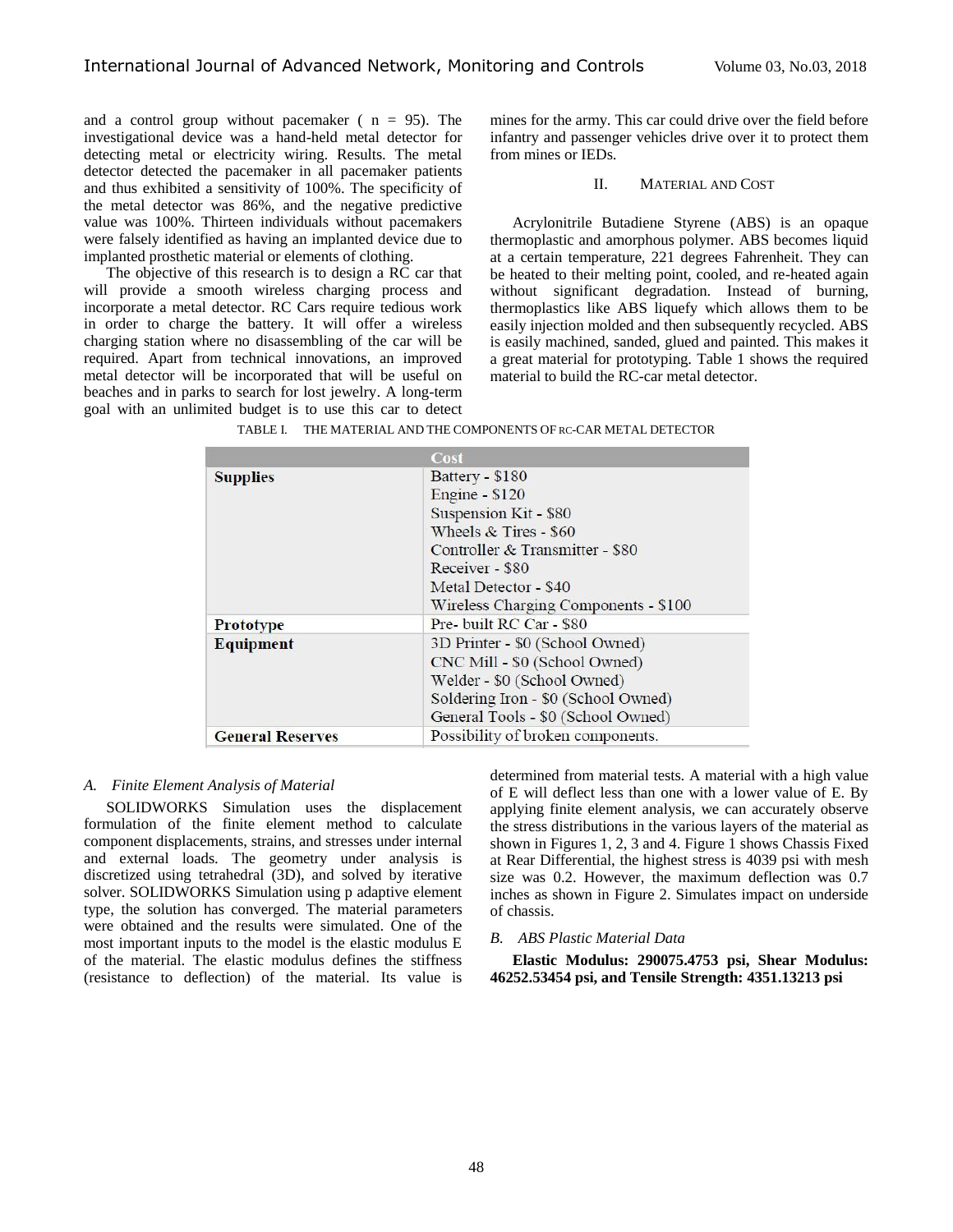

Figure 1. Chassis Fixed at Rear Differential (Von Mises)



Figure 2. Chassis Fixed at Rear Differential (Displacement)

Figure 3 shows Chassis Fixed at front Differential (Displacement), the highest stress is 8375 psi with mesh size was 0.2. However, the maximum deflection was 1.339

inches as shown in Figure 4, it Simulates impact on underside of chassis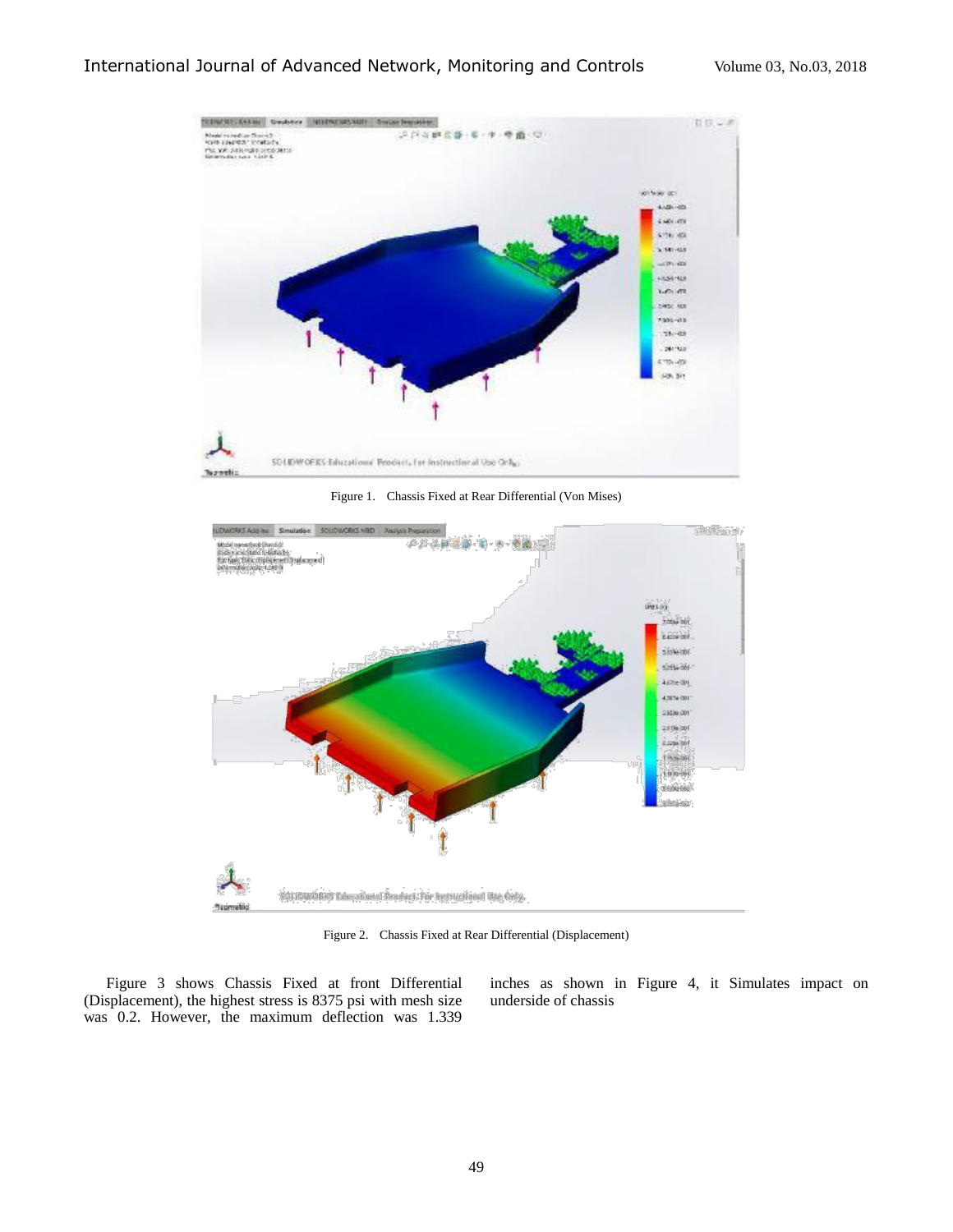

Figure 3. Chassis Fixed at Front Differential (Von Mises)



Figure 4. Chassis Fixed at front Differential (Displacement)

# III. DESIGN PROTOTYPE AND TESTING

One of the biggest challenges was designing a chassis from scratch that would house all the components necessary to operate a RC Car. The chassis also needed to be strong enough to not only hold the weight of the car and all its components, as shown in Figure 5, but also handle the torque and power that would be outputted from the car. The designed chassis was more than suitable to hold all the components and handle the force of the motor. There was

more room than anticipated, which was useful for placing the components and keeping things away from all the moving parts. In the end, the RC Car is programmed and moves as planned. The metal detector detects deeper than expected. Finally, the wireless charging station works better than anticipated. Figure 7 shows the Wireless Charging Ramp Setup.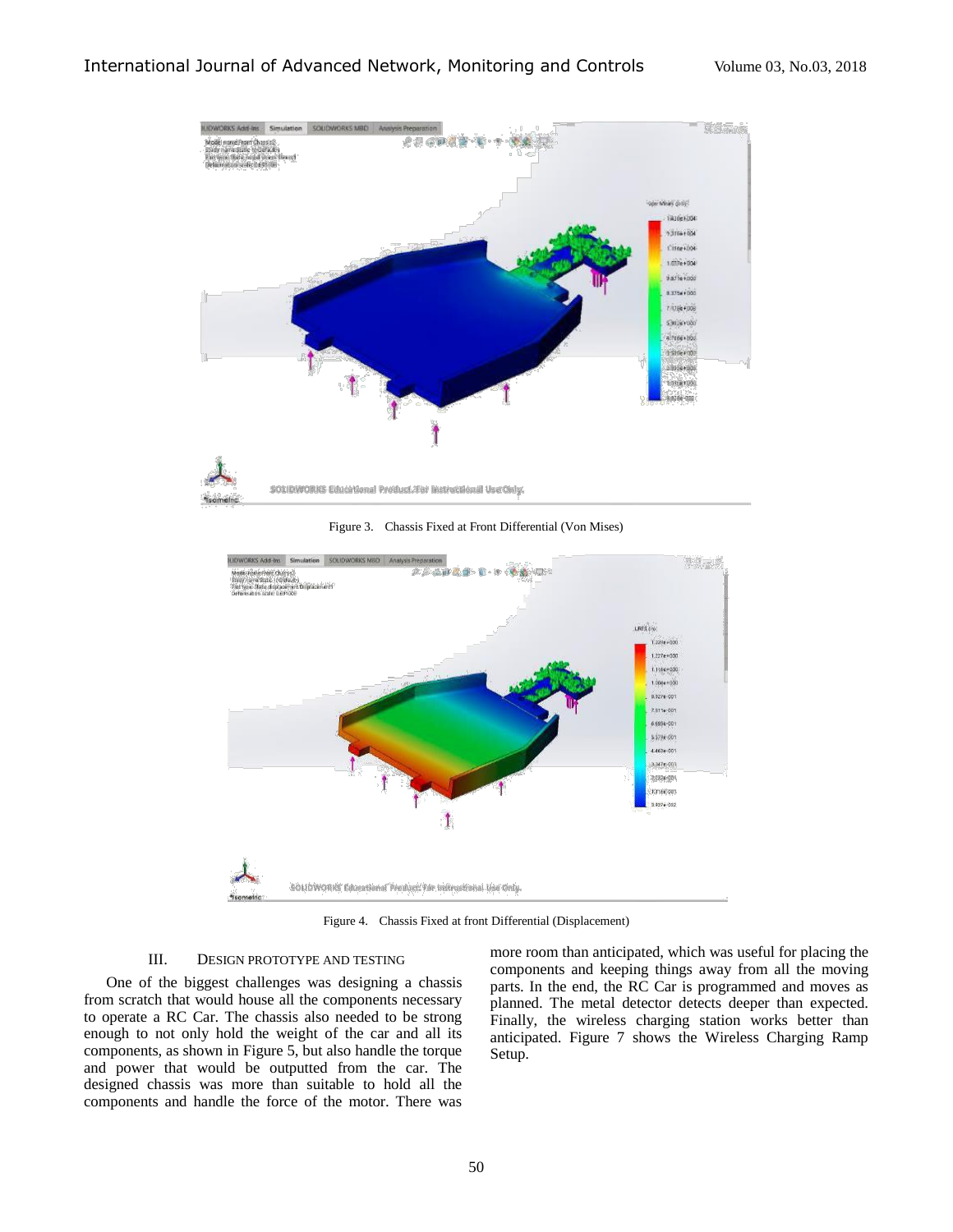

Figure 5. Detailed Picture of all Components



Figure 6. Layout of the Electrical Circuit

Figure 6 shows the layout of the electrical circuit of the RC-car metal detector. The main circuit is powered by a battery through a mechanical switch. If the switch is turned ON, power is supplied to a motor and a servo. The speed of the motor is regulated by an Electronic Speed Control Circuit (ESC). The servo on the hand is controlled by a Raspberry Pi computer board. The circuit also has four terminals that are used to connect to an external charger once the battery has depleted.



Figure 7. Wireless Charging Ramp Setup



Figure 8. Final prototype

## IV. CONCLUSION

This project aimed at creating a thermoplastic RC Car designed with a purpose, more than just an average recreational toy. This was bringing up the reality of a much greater idea. The wireless charging aspect of the RC Car will mostly be aimed towards small scale vehicles. However, the metal detection can be a very realistic and useful application for much bigger vehicles. The idea that an unmanned vehicle can be used for detecting not only metals, but harmful objects could potentially be a breakthrough for something like the military. IED's are a very serious issue for the military, being able to sniff these out without having to risk the lives of anyone would be huge. Completing this project with a limited budget would show a lot, especially when someone like the military could spend endless amounts of money in order to perfect the system for more dangerous and life like scenarios. FEA analysis was used to test the chassis, When the Chassis Fixed at front Differential (Displacement),